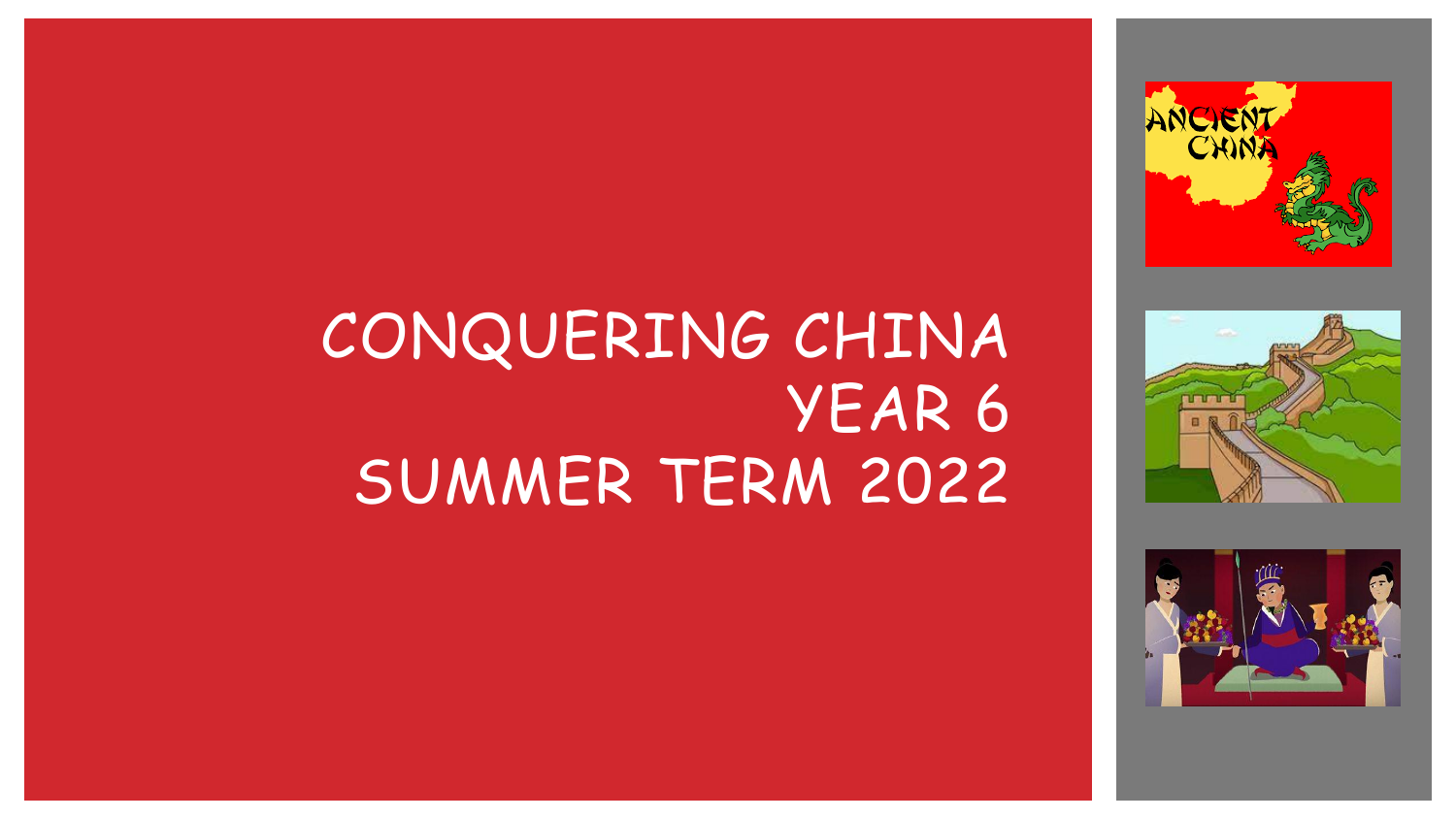## SPARKLING STARTER – DISCOVERING CHINA

For our sparkling starter, we will be using atlases to discover where China is located, how large it is and what surrounds it before moving on to looking at Ancient China and Chinese traditions.





Fabulous Finish – we will be using a range of materials to recreate the Great Wall of China as a year group.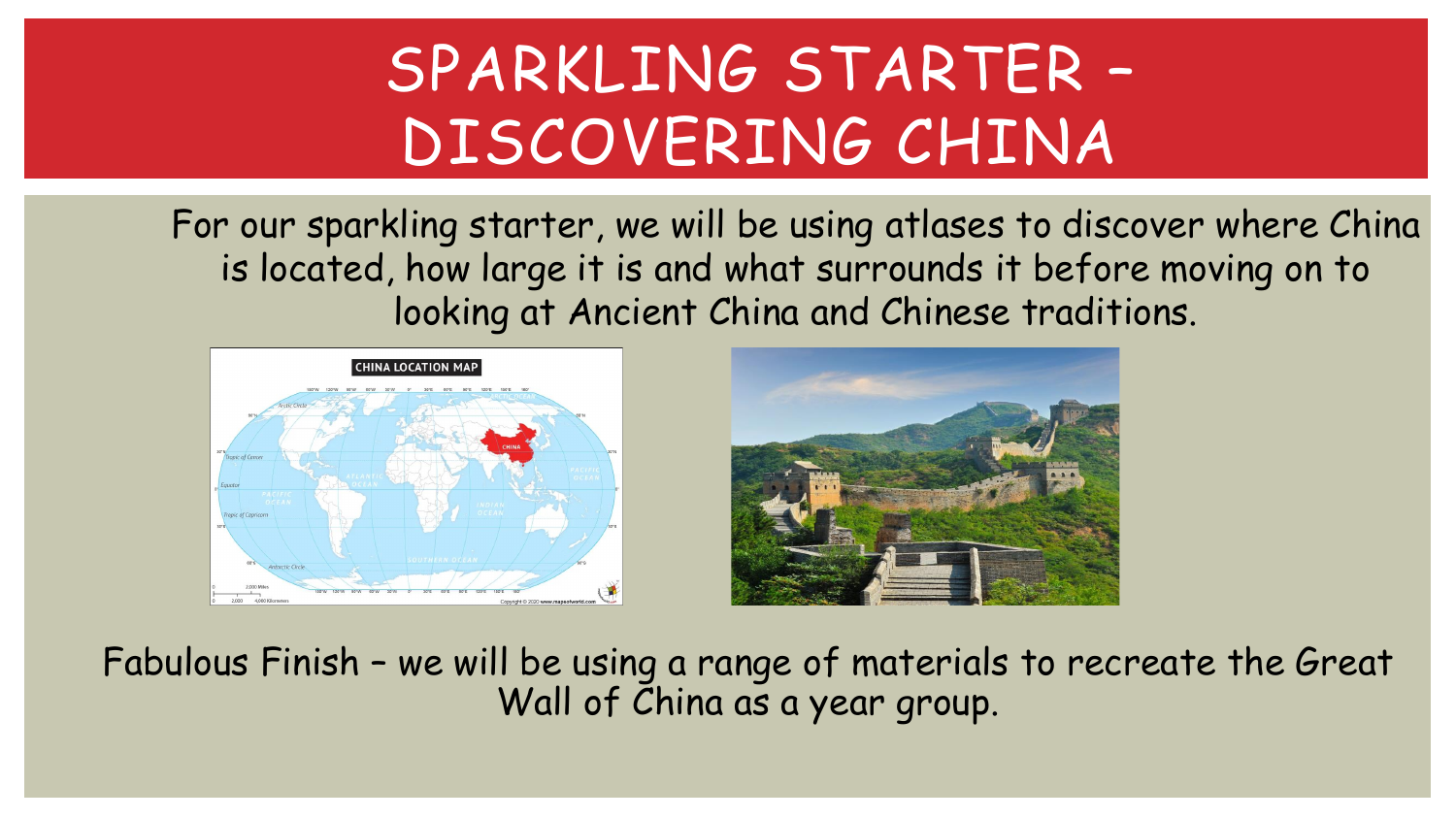# ENGLISH

#### **Class Text**

In our shared reading lessons, we will be reading The Firework Maker's Daughter by Phillip Pullman. We will use our understanding of the text to answer a variety of questions.

We will also be looking at a range of fiction, non-fiction and poetry as we continue to prepare for the SATs in May. In addition to this, we will be using a range of non-fiction texts to help us produce wonderful pieces of writing in our English lessons.

### **How can you help?**

Talk to your child about what they are reading and encourage them to read a range of texts. What do they like or dislike about it? What are the themes of each chapter? Which character do they like best and why? Ask your child to retrieve key information such as names, dates, places and events from a text.

Look through the grammar and reading homework that is set with your child, you could use BBC Bitesize to help address misconceptions.

### **We will be writing:**

- Character descriptions
- Instruction texts
- Explanation texts
- Limericks
- Our own ancient myths and legends
- Recounts of our time at Merrylands Primary School

### **Assessment**

The children will be sitting their end of key stage 2 SATs tests in May. We will also assess the children's understanding through teacher assessment.

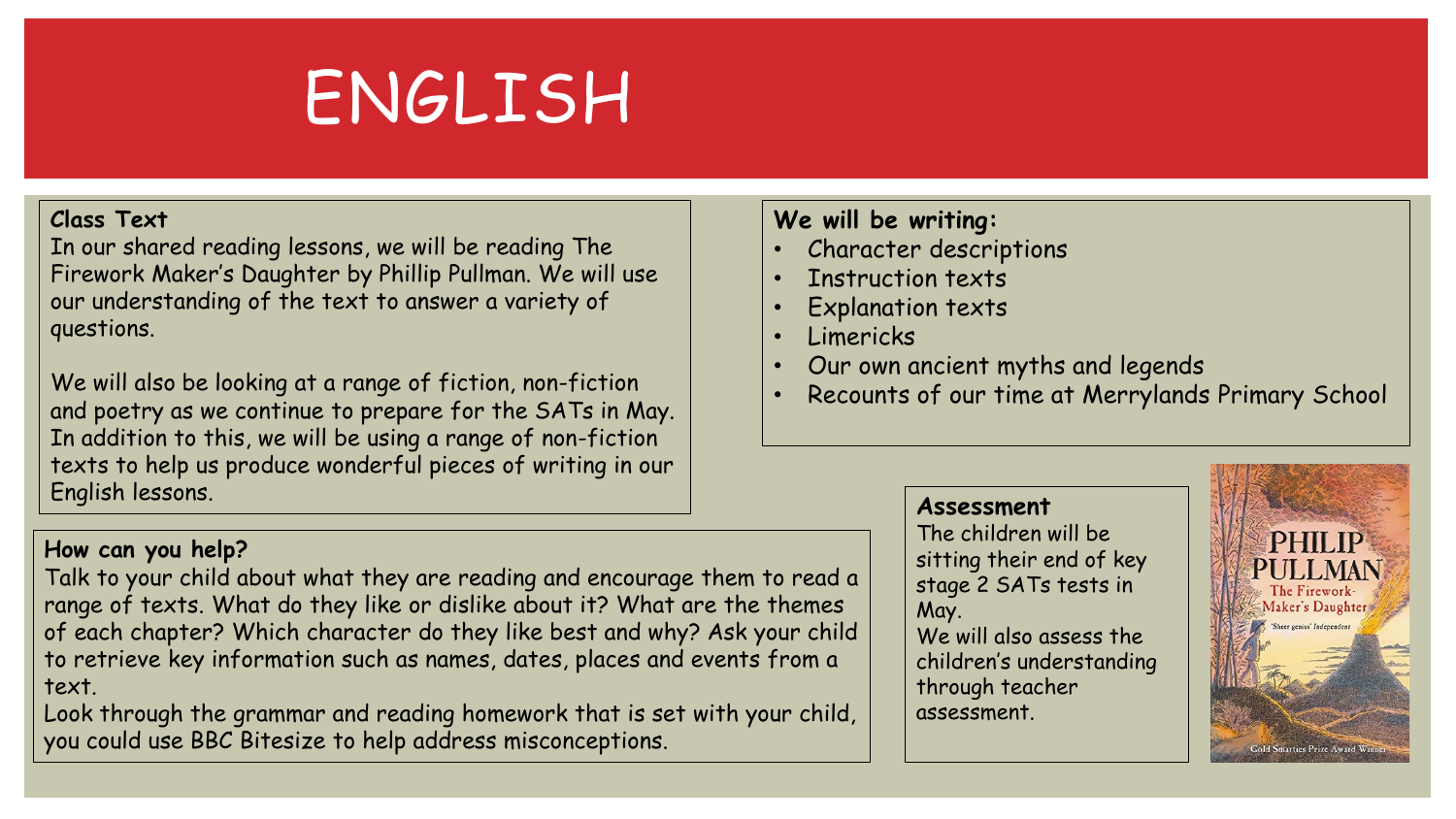

#### **Overview**

In Summer 1, the children will be recapping topics previously covered and practising test technique to prepare for SATs. Later on in the summer term, we will be completing mathematical investigations exploring our skills and understanding across a range of topics.

#### **How do we plan?**

We use the NCETM and White Rose Maths Scheme of Learning alongside other materials for our maths learning.

### **Topics**

*Arithmetic* is taught on a daily basis in our maths starters.

### The subjects below will be taught in blocks over the whole summer term.

- **Statistics**
- Ratio and algebra
- Properties of shape
- Fractions, decimals and percentages

### **How can you help?**

Encourage your child to go over their knowledge of times tables and division facts. You can use BBC Bitesize to help you at home if they have gaps in their knowledge.

You could access the following websites:

<https://www.topmarks.co.uk/maths-games/hit-the-button>

[www.myminimaths.co.uk](http://www.myminimaths.co.uk/)

<http://mathszone.co.uk/category/measuring/>

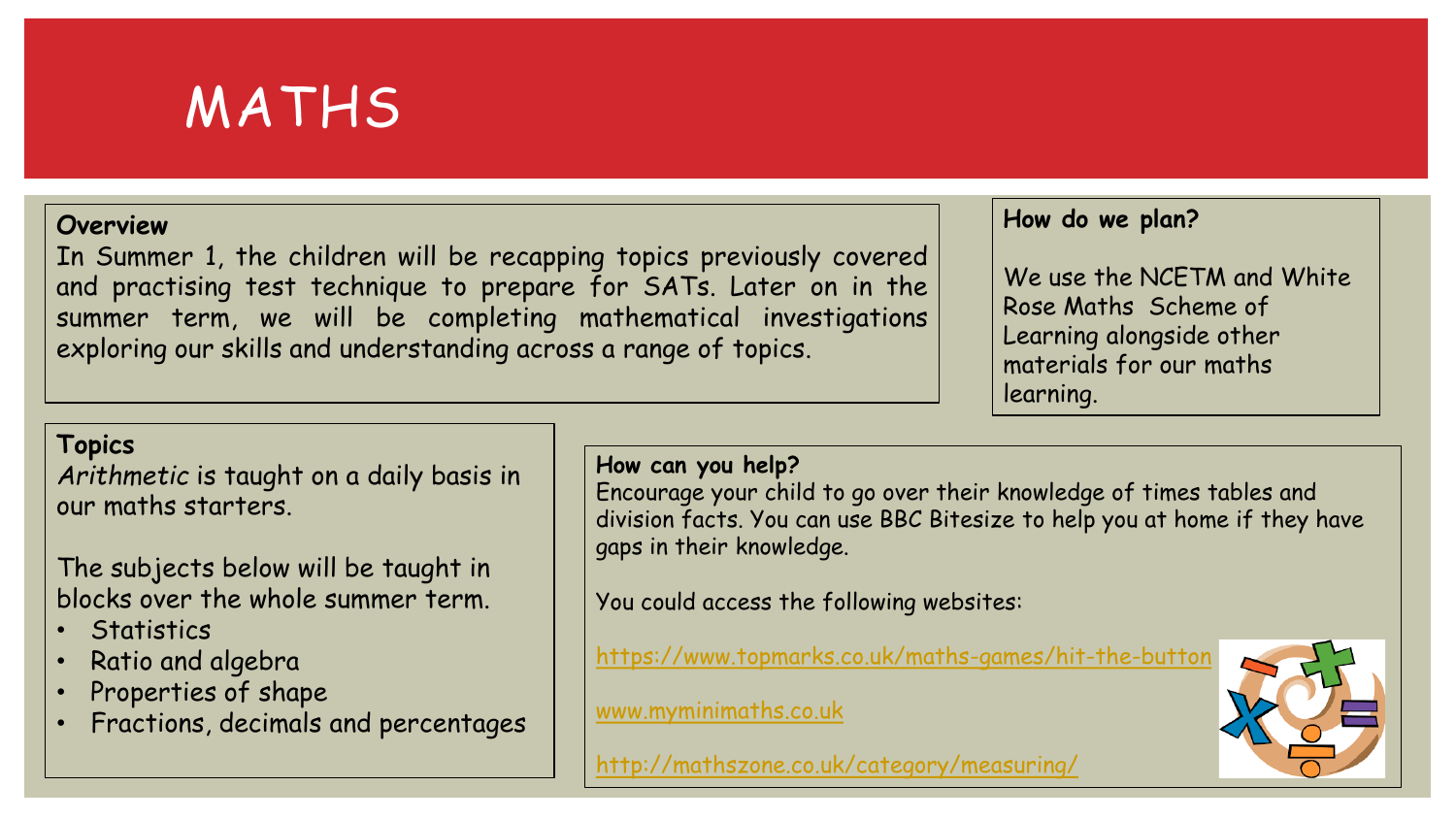### SCIENCE

### COMPUTING

In Science, we will be learning more about animals and humans, as well as learning about light and electricity. We will be identifying the main parts of the human circulatory system and be able to recognise the impact of diet and lifestyle on the way bodies function.

To deepen our understanding of electricity and light, we will be investigating the relationship between the brightness of a lamp and the volume of a buzzer with the number and voltage of cells used in the circuit.

We will be using the appropriate scientific symbols to represent circuits we have constructed. We will look at how light travels to understand how things are seen and why shadows have the same shape as the object that cast them.

We will use our scientific enquiry skills to: Plan and conduct a range of investigations involving light and electricity. We will be recording these results using tables, charts and graphs.

In Computing, the children will be using Purple Mash to explore text adventures and creating their own quizzes.

We will also use a range of Microsoft tools to create a travel brochure for the Isle of Wight.

**How can you help?**

[www.bbc.com/bitesize/topic](http://www.bbc.com/bitesize/topics) s

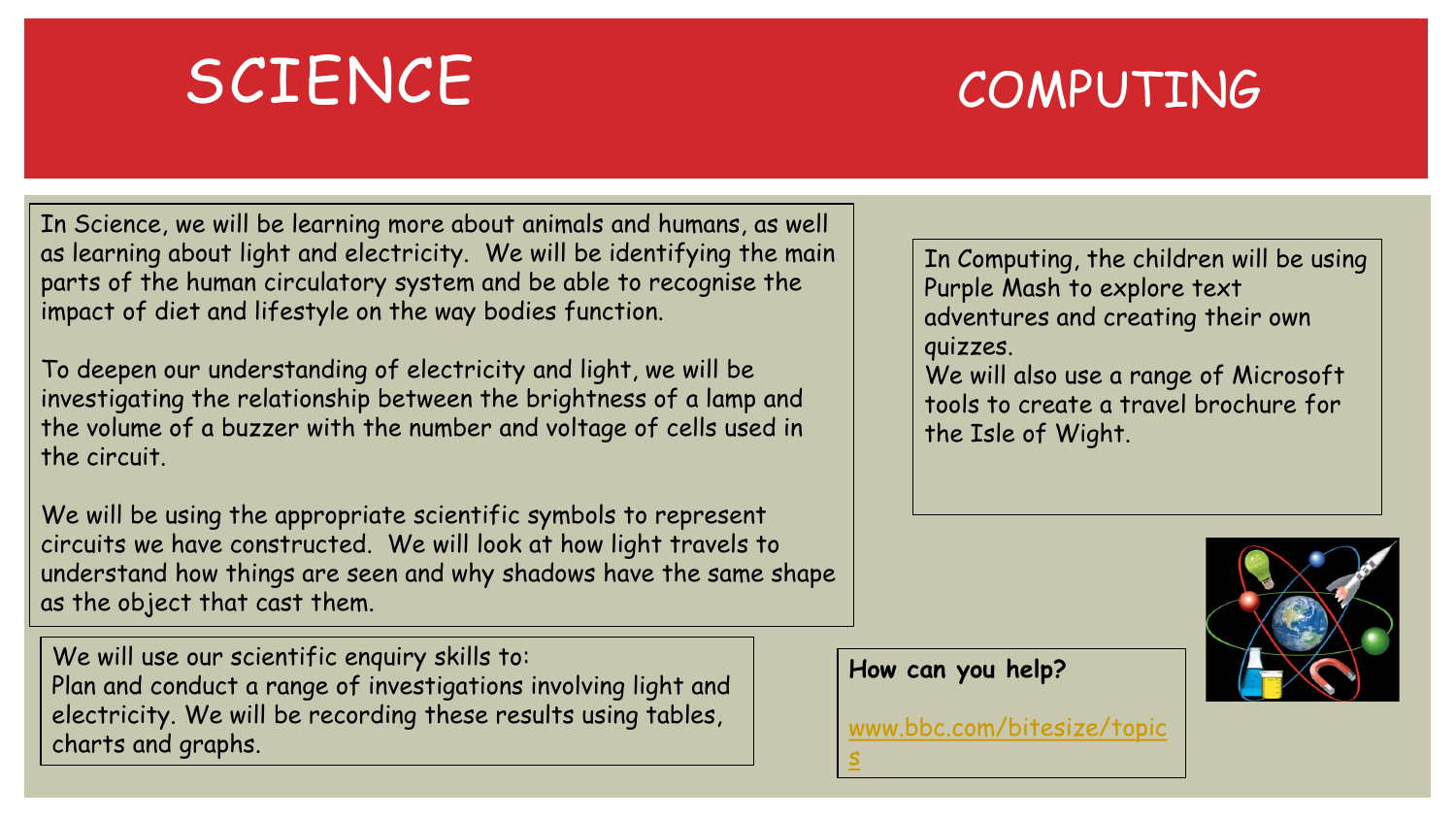# GEOGRAPHY AND HISTORY



This is a brand new topic to the school where we will be exploring the history of Ancient China. This topic will dive in to the Shang Dynasties and open the children's minds to Chinese culture. We will also be using our geography skills to locate China and what is around it.

During the summer term, we will be looking at the patterns and intricate details created on traditional Chinese pottery. In Summer 2, we will be looking at 'The Birds in Four Seasons' and using a range of our art skills to create our own versions.





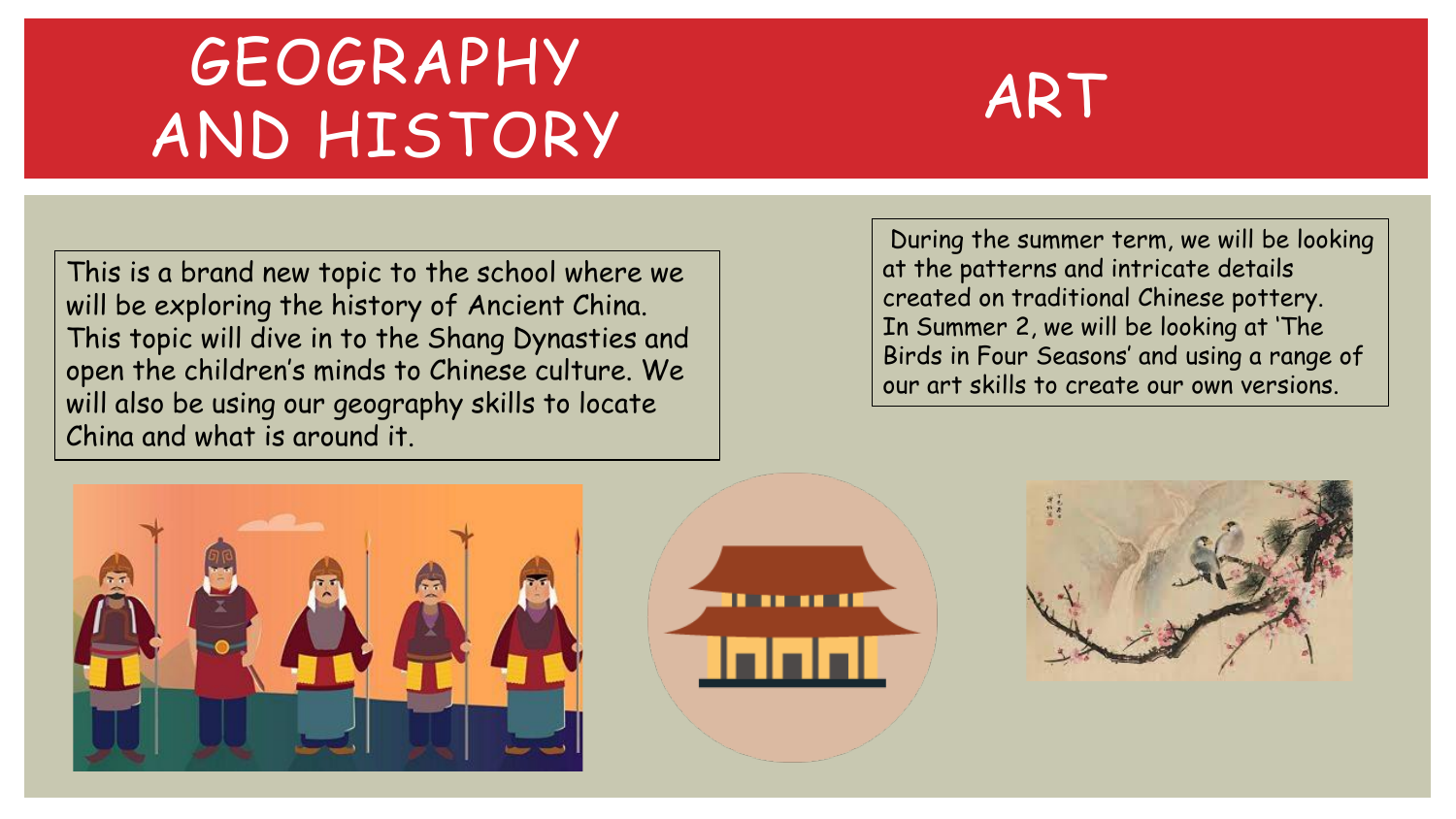### MUSIC

We will be preparing for our end of year performance, choosing appropriate music and learning how to perform it.



### RE



In RE, we will be learning about the beliefs & moral values within Islam.



In PE, we will be will be developing our skills in athletics, rounders and outdoor adventurous



activities. In PSHE, we will be learning about managing money and change as well as looking at SRE.

### French

In French, we will be introducing vocabulary for extended family members and rehearse sentences appropriate for our family dynamics.